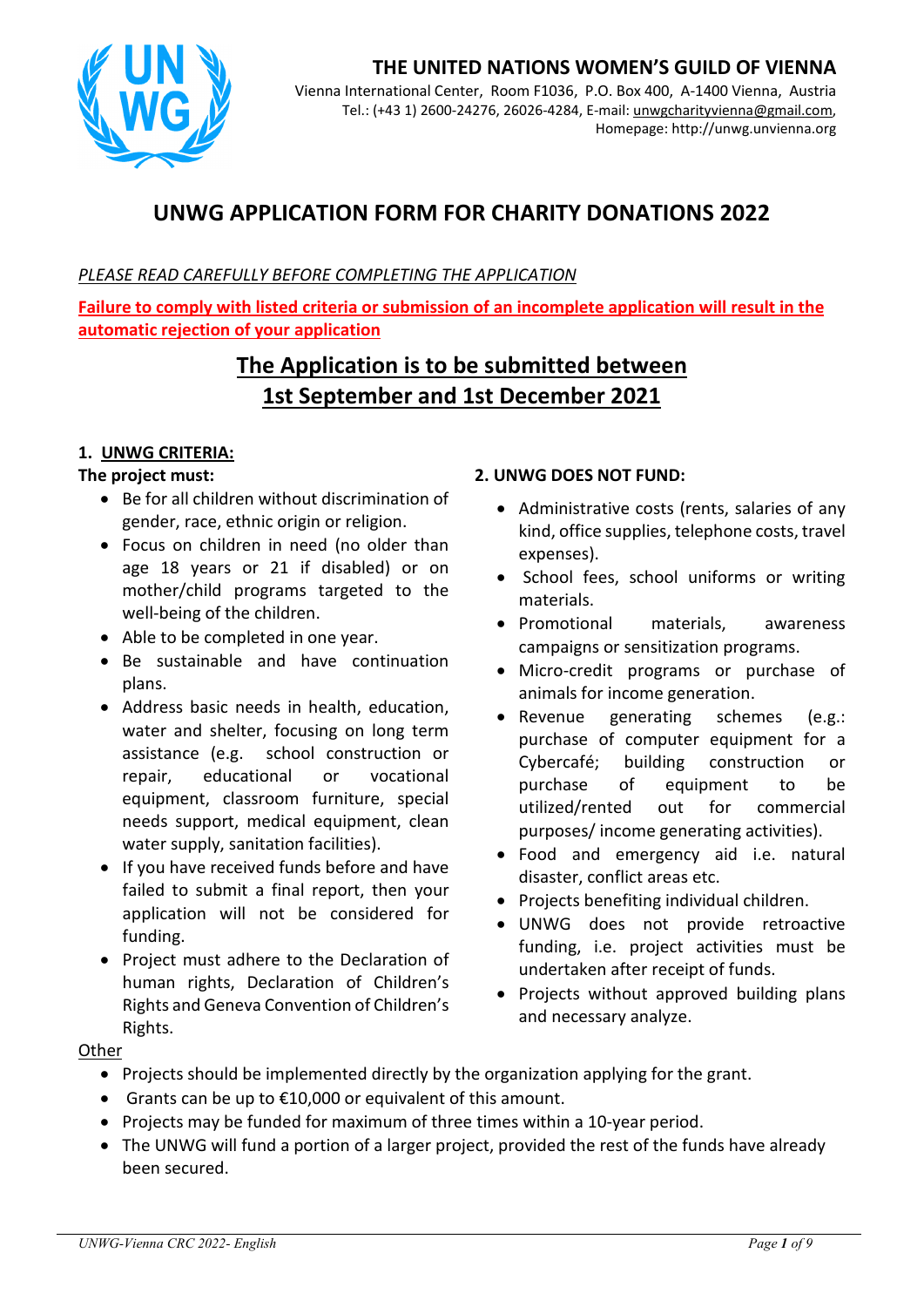### **3. COMPLETION INSTRUCTIONS**

- **UNWG prefers applications in the English language, NGO's may submit in Arabic, Chinese, French, German, Russian or Spanish. However please be aware that we do not have official translators.**
- Please type or print clearly throughout the application. We prefer attached word document files, scans or pictures of your application are difficult to analyze.
- Please do not send rar files, we are unable to open them. Please do not use wetransfer or any other time sensitive transfer service because the files may not be downloaded in the allotted time and will be lost.
- You may add lines or space to more fully describe an item.
- Letters of support from local government entities are encouraged.
- You must provide your organization's registration certificate as a non-profit organization with the original application form and contact information for the registration authority. If you are a governmental education or health facility, please provide documentation as to your credentials.
- Please attach any construction plans, any analyses (e.g. hydraulic surveys) and current government approval as necessary.
- Contributions are only transferred in Euro or US Dollars. All amounts should be specified in Euro or US Dollars except for section 13 where we also request amounts in local currency.
- Only applications on the current 2022 application form will be accepted.
- The original application form must be emailed to:

**unwgcharityvienna@gmail.com** (no later than 1 December 2021, midnight Central European Time**)**

### or sent by post to: **Second Vice President, UNWG Vienna International Center, Room F 1036**

**P.O. Box 400, A-1400 Vienna, Austria** (postmarked before 1st December 2021)

- For email applications, the signed last page must be scanned and submitted. For postal mail applications, please submit the original signatures.
- Organizations receiving a grant must submit a detailed project completion report including payment invoices before 30 June 2023.

# **4. APPLICATIONS PROCESS**

The UNWG reserves the right to contact organizations to confirm information found in this application. ALL correspondence will be sent to the name and e-mail address that appears on your application form. All applications become the property of the UNWG and will be treated in a confidential manner. We reserve the right to ask for information from other organizations that have a part in the project. The United Nations Women's Guild may use any information, slides, or photographs pertaining to the project for purposes of exhibits, promotions, publications, or any other activity as may be deemed necessary. The list of approved projects will be placed on the UNWG website **by 31 July 2022.** 

## **Please note following the review process, NGO's will only be contacted if their application is under consideration**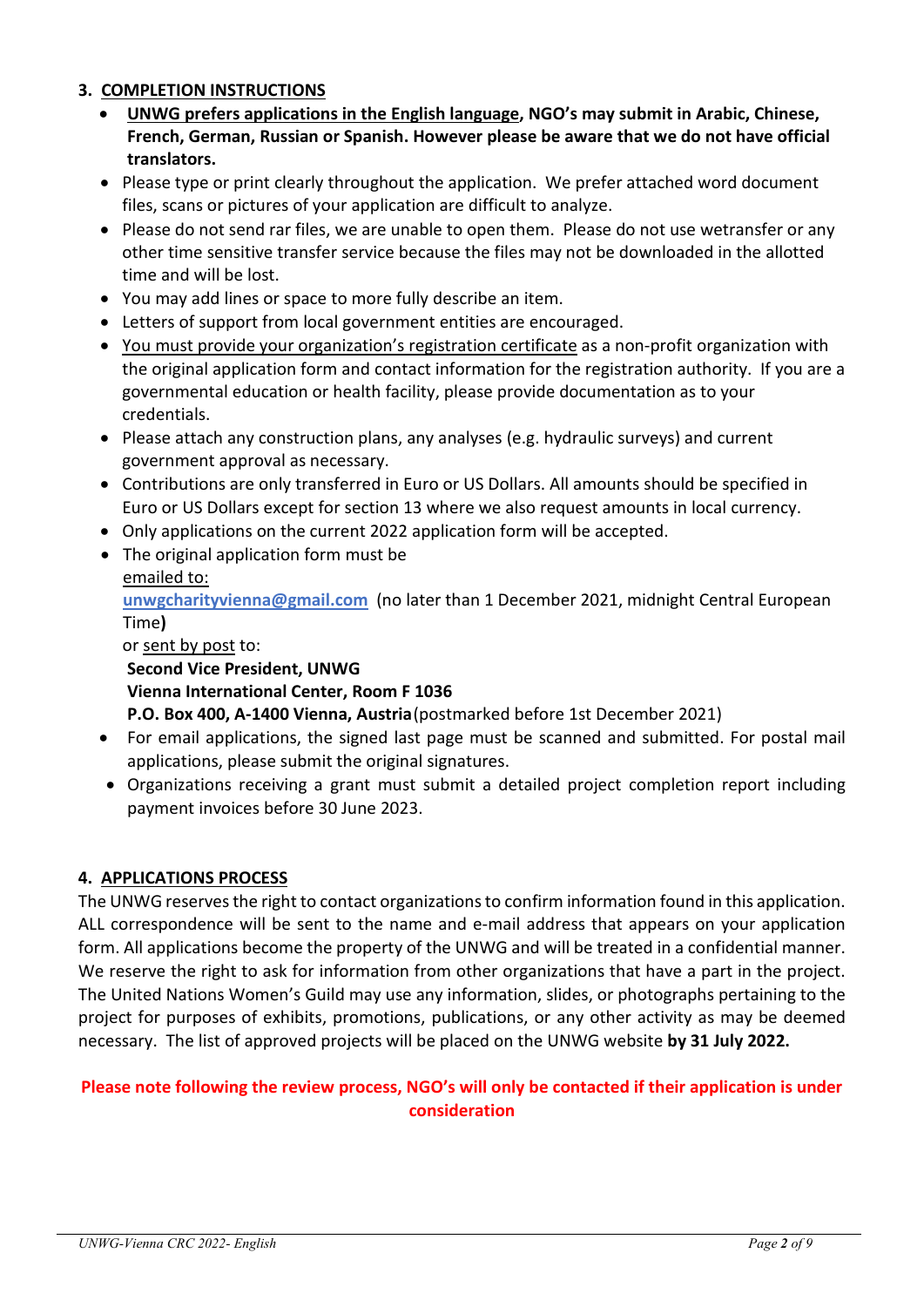# **APPLICATION 2022**

**1.** PROJECT TITLE:

**1a.** PROJECT AMOUNT REQUESTED FROM UNWG:

**2.** PROJECT LOCATION, including the country, city, town, village and street address or geographic coordinates of project site:

**3.** LEGAL NAME of applying organization:

**4**. POSTAL ADDRESS of your organization:

**4a**. Web site URL:

**4b**. Email Address:

**5**. HEAD of the organization, email and contact address:  *Note: This is the same person who authorizes this application.* 

Email Address:

**6**. REFERENCE – If you have a person at Vienna International Center or in Vienna who can speak about the project, then please provide their name, address and email. This is not a requirement therefore this will not affect your project evaluation process.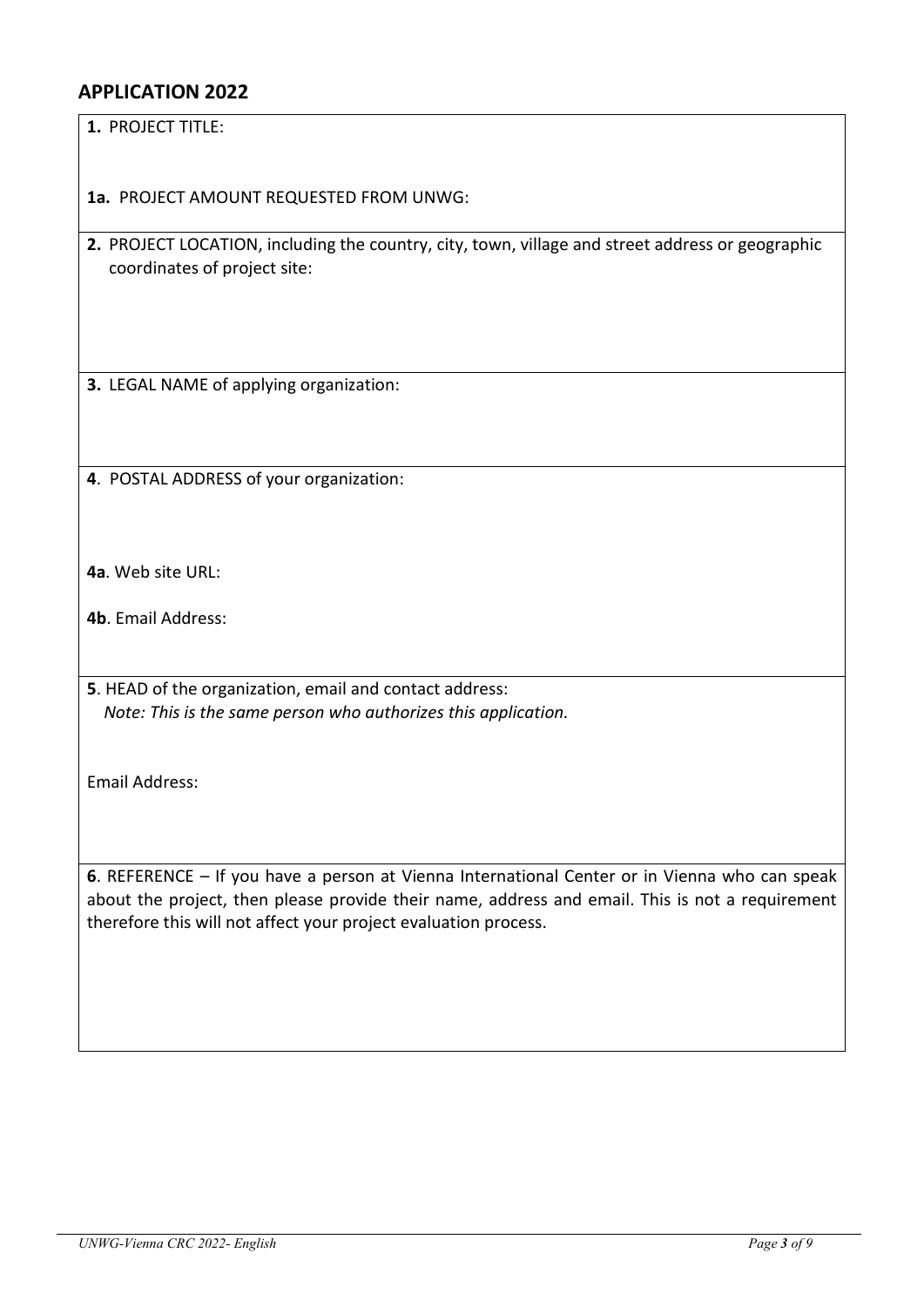## **A. ABOUT THE ORGANIZATION**

| 1a. Has your organization received funding from the United<br>Nations Women's Guild Vienna before? | $\square$ YES | $\Box$ NO |
|----------------------------------------------------------------------------------------------------|---------------|-----------|
| 1b. If yes, when? What was the purpose of the funding?                                             |               |           |
|                                                                                                    |               |           |
|                                                                                                    |               |           |
|                                                                                                    |               |           |
|                                                                                                    |               |           |
|                                                                                                    |               |           |
|                                                                                                    |               |           |
| Please note if you have received funds before and have failed to submit a final report including   |               |           |
| evidence of paid bills, then your application will not be considered for funding.                  |               |           |
|                                                                                                    |               |           |
| 1c. Have you applied for UNWG funding before, please list in which years and the purpose.          |               |           |
|                                                                                                    |               |           |
|                                                                                                    |               |           |
|                                                                                                    |               |           |
|                                                                                                    |               |           |
|                                                                                                    |               |           |
|                                                                                                    |               |           |
|                                                                                                    |               |           |
| 1d. How did you find out about the UNWG Charity Programme?                                         |               |           |
|                                                                                                    |               |           |
|                                                                                                    |               |           |
| 2. What are the goals and objectives of your organization? (Attach brochures and list web site     |               |           |
| info)                                                                                              |               |           |
|                                                                                                    |               |           |
|                                                                                                    |               |           |
|                                                                                                    |               |           |
|                                                                                                    |               |           |
|                                                                                                    |               |           |
|                                                                                                    |               |           |
| 3. When was your organization founded?                                                             |               |           |
|                                                                                                    |               |           |
| 4. Is your organization registered as a Non-profit or charitable                                   | □ YES         | $\Box$ NO |
| organization with your government? A current NGO                                                   |               |           |
| certificate must be submitted with your application.                                               |               |           |
|                                                                                                    |               |           |
| 5. Is your organization a government organization?                                                 | □ YES         | $\Box$ NO |
|                                                                                                    |               |           |
|                                                                                                    |               |           |
|                                                                                                    |               |           |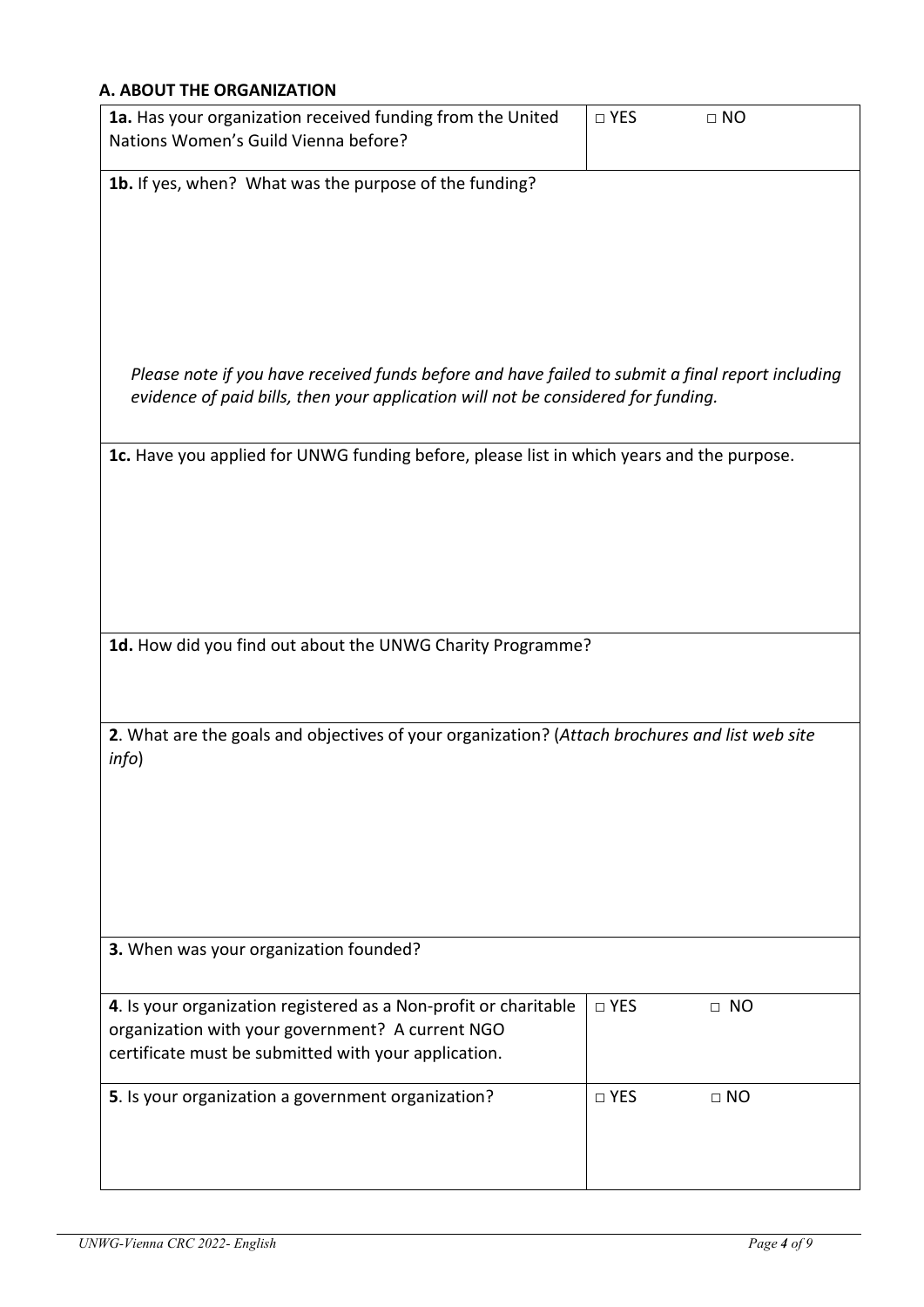**6**. Please list the projects/activities of your organization during the last 2 years, starting with the latest that you implemented. For each funding source, please include name of contact person, email, and telephone number. *Please add additional lines as needed.*

| Amount | Name of the funding<br>agency | <b>Year completed</b> |
|--------|-------------------------------|-----------------------|
|        |                               |                       |
|        |                               |                       |
|        |                               |                       |
|        |                               |                       |
|        |                               |                       |
|        |                               |                       |
|        |                               |                       |

| 7. Please provide the following personnel and financial information of your organization:                        |               |                   |  |  |
|------------------------------------------------------------------------------------------------------------------|---------------|-------------------|--|--|
| <b>7a.</b> Number of paid staff working in the organization:                                                     |               |                   |  |  |
| <b>7b.</b> Number of volunteers in the organization:                                                             |               |                   |  |  |
| For each of the following, please indicate Euro $(\epsilon)$ or US Dollars:                                      |               |                   |  |  |
| 7c. What was the yearly budget of your organization in the<br>previous fiscal year? (7c=7d+7e+7f) Indicate year. |               |                   |  |  |
| 7d. Amount spent on salaries:                                                                                    |               |                   |  |  |
| 7e. Amount spent on administration:                                                                              |               |                   |  |  |
| <b>7f.</b> Amount spent on projects/activities:                                                                  |               |                   |  |  |
| 8. What is/are your organization's regular source(s) of funding? We reserve the right to ask for                 |               |                   |  |  |
| account details when the project is shortlisted. Please indicate Euro $(\epsilon)$ or US Dollars                 |               |                   |  |  |
| <b>SOURCE</b>                                                                                                    | <b>AMOUNT</b> | <b>PERCENTAGE</b> |  |  |
| Membership fees                                                                                                  |               | %                 |  |  |
| Self-generated (donations/fund-raising) income                                                                   |               | %                 |  |  |
| Government                                                                                                       |               | %                 |  |  |
| International organizations                                                                                      |               | %                 |  |  |
| Others (please specify)                                                                                          |               | %                 |  |  |
| TOTAL                                                                                                            |               | 100%              |  |  |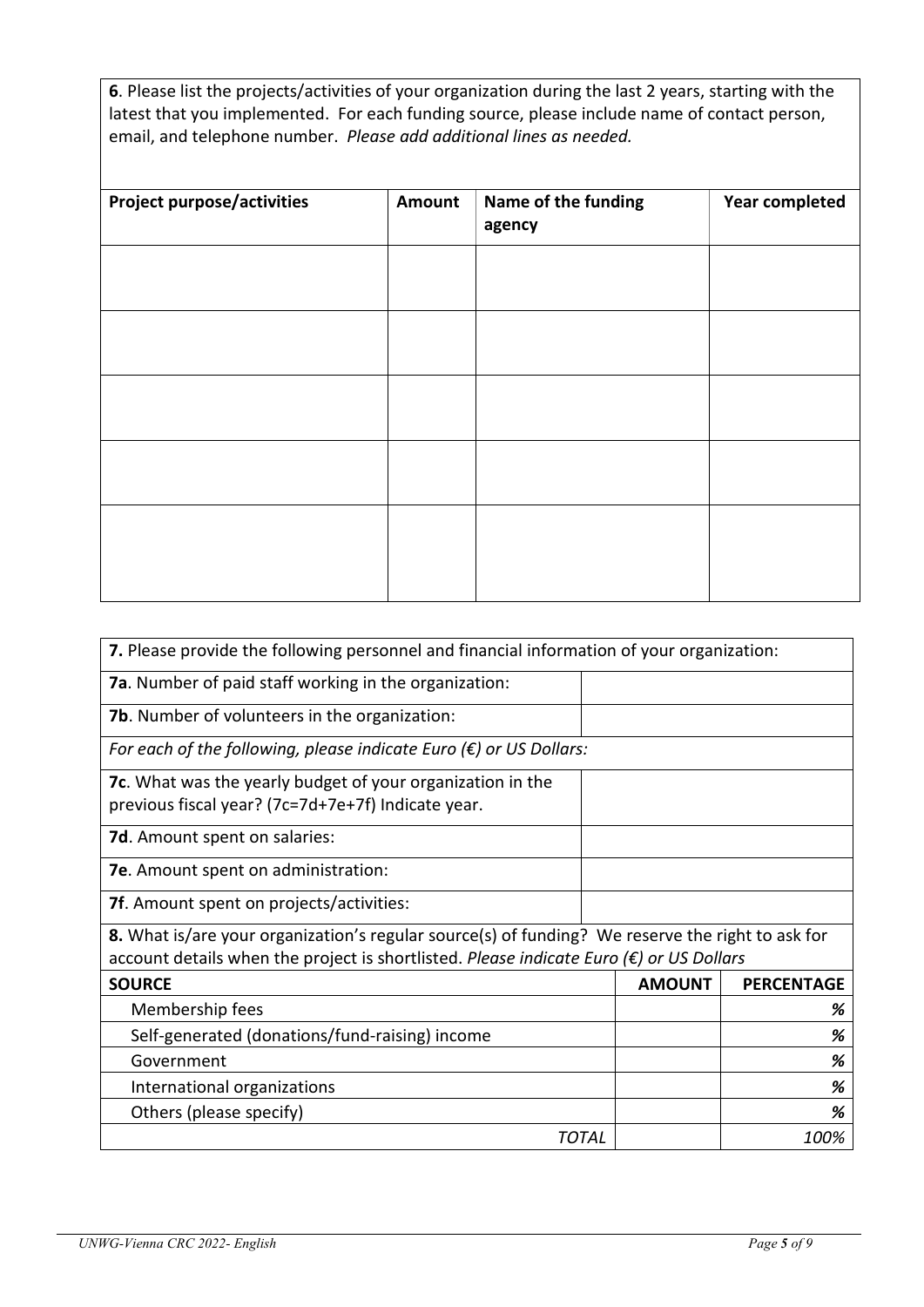## **B. PROPOSED PROJECT FOR UNWG FUNDING:**

(*Please attach relevant brochures, documents and 4 photographs*)

|                                             | 1. Briefly and clearly describe the project you are applying for UNWG funding.                                                                                                                        |
|---------------------------------------------|-------------------------------------------------------------------------------------------------------------------------------------------------------------------------------------------------------|
|                                             |                                                                                                                                                                                                       |
|                                             |                                                                                                                                                                                                       |
|                                             |                                                                                                                                                                                                       |
|                                             |                                                                                                                                                                                                       |
|                                             |                                                                                                                                                                                                       |
|                                             |                                                                                                                                                                                                       |
|                                             |                                                                                                                                                                                                       |
|                                             |                                                                                                                                                                                                       |
|                                             |                                                                                                                                                                                                       |
|                                             |                                                                                                                                                                                                       |
|                                             |                                                                                                                                                                                                       |
|                                             |                                                                                                                                                                                                       |
|                                             | 2. What will be the impact of this project in your community? State the problem this project will<br>address and explain how this will be sustained and/or continued in the future. Use attachment if |
| necessary.                                  |                                                                                                                                                                                                       |
|                                             |                                                                                                                                                                                                       |
|                                             |                                                                                                                                                                                                       |
|                                             |                                                                                                                                                                                                       |
|                                             |                                                                                                                                                                                                       |
|                                             |                                                                                                                                                                                                       |
|                                             |                                                                                                                                                                                                       |
|                                             |                                                                                                                                                                                                       |
|                                             |                                                                                                                                                                                                       |
|                                             |                                                                                                                                                                                                       |
|                                             |                                                                                                                                                                                                       |
|                                             |                                                                                                                                                                                                       |
|                                             |                                                                                                                                                                                                       |
|                                             | 3. Number of children the project will support:                                                                                                                                                       |
|                                             | In case of mother-child project, please specify the number of:                                                                                                                                        |
|                                             |                                                                                                                                                                                                       |
| Girls:<br><b>Boys:</b>                      | Women:                                                                                                                                                                                                |
|                                             |                                                                                                                                                                                                       |
| 4. Ages of children:                        |                                                                                                                                                                                                       |
|                                             | 5. Please give details of disability and/or special needs among children that this project will serve:                                                                                                |
|                                             |                                                                                                                                                                                                       |
|                                             |                                                                                                                                                                                                       |
|                                             |                                                                                                                                                                                                       |
|                                             |                                                                                                                                                                                                       |
|                                             |                                                                                                                                                                                                       |
| 6. When do you expect the project to start? |                                                                                                                                                                                                       |
|                                             |                                                                                                                                                                                                       |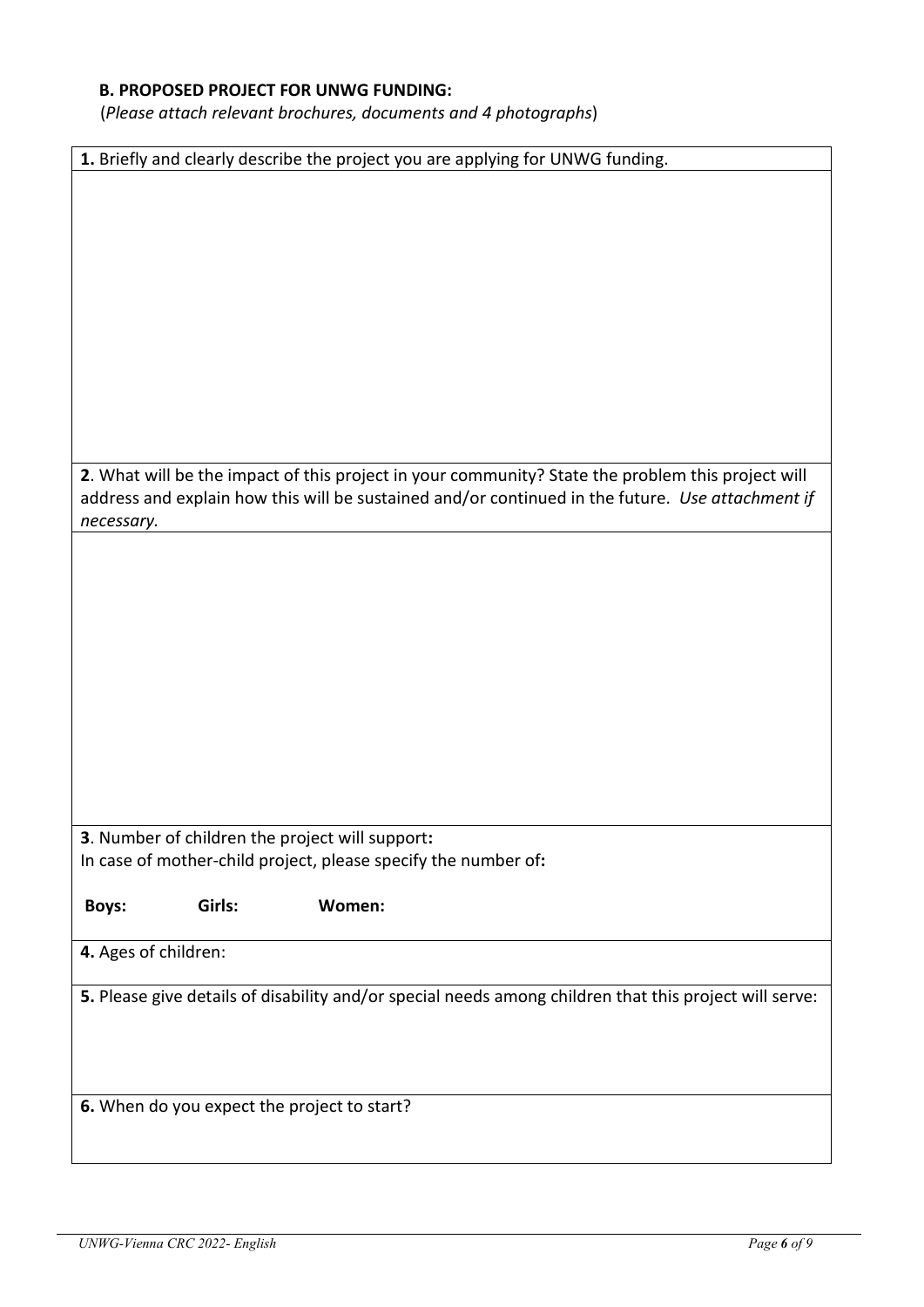| 7. How long will it take to complete the project? |  |  |  |  |  |  |  |  |  |  |  |
|---------------------------------------------------|--|--|--|--|--|--|--|--|--|--|--|
|---------------------------------------------------|--|--|--|--|--|--|--|--|--|--|--|

| 8. In chronological order, describe the steps of the plan and implementation dates of each step |
|-------------------------------------------------------------------------------------------------|
| (note the funds will not be transferred before June). Project must be completed within one year |
| of the receipt of funds.                                                                        |

| <b>PLAN STEP</b>                                          |                                                                           | <b>EXPECTED DATE</b>               |
|-----------------------------------------------------------|---------------------------------------------------------------------------|------------------------------------|
|                                                           |                                                                           |                                    |
|                                                           |                                                                           |                                    |
|                                                           |                                                                           |                                    |
|                                                           |                                                                           |                                    |
|                                                           |                                                                           |                                    |
|                                                           |                                                                           |                                    |
|                                                           |                                                                           |                                    |
|                                                           |                                                                           |                                    |
|                                                           |                                                                           |                                    |
|                                                           |                                                                           |                                    |
|                                                           |                                                                           |                                    |
|                                                           |                                                                           |                                    |
|                                                           |                                                                           |                                    |
|                                                           |                                                                           |                                    |
|                                                           |                                                                           |                                    |
| 9. What is the estimated TOTAL cost of this project?      |                                                                           |                                    |
| 10. Amount requested from UNWG                            |                                                                           |                                    |
| 11. Are other organizations/donors contributing to costs? |                                                                           | $\square$ YES<br>$\Box$ NO         |
|                                                           | 11a. Funding detail when other donors are supporting the project:         |                                    |
| Source and Contact                                        | Amount in € or US\$                                                       | Which part of the Project is to be |
| Information                                               |                                                                           | supported?                         |
|                                                           |                                                                           |                                    |
|                                                           |                                                                           |                                    |
|                                                           |                                                                           |                                    |
|                                                           |                                                                           |                                    |
|                                                           |                                                                           |                                    |
|                                                           |                                                                           |                                    |
|                                                           |                                                                           |                                    |
|                                                           | 12. Are you also applying to other organizations/donors for this project? | □ YES<br>$\Box$ NO                 |
|                                                           |                                                                           |                                    |
|                                                           | 12a. Please provide more information on your application to other donors: |                                    |
| Source and Contact                                        |                                                                           | Which part of the Project is to be |
| Information                                               | Amount in € or US\$                                                       | supported?                         |
|                                                           |                                                                           |                                    |
|                                                           |                                                                           |                                    |
|                                                           |                                                                           |                                    |
|                                                           |                                                                           |                                    |
|                                                           |                                                                           |                                    |
|                                                           |                                                                           |                                    |
|                                                           |                                                                           |                                    |
|                                                           |                                                                           |                                    |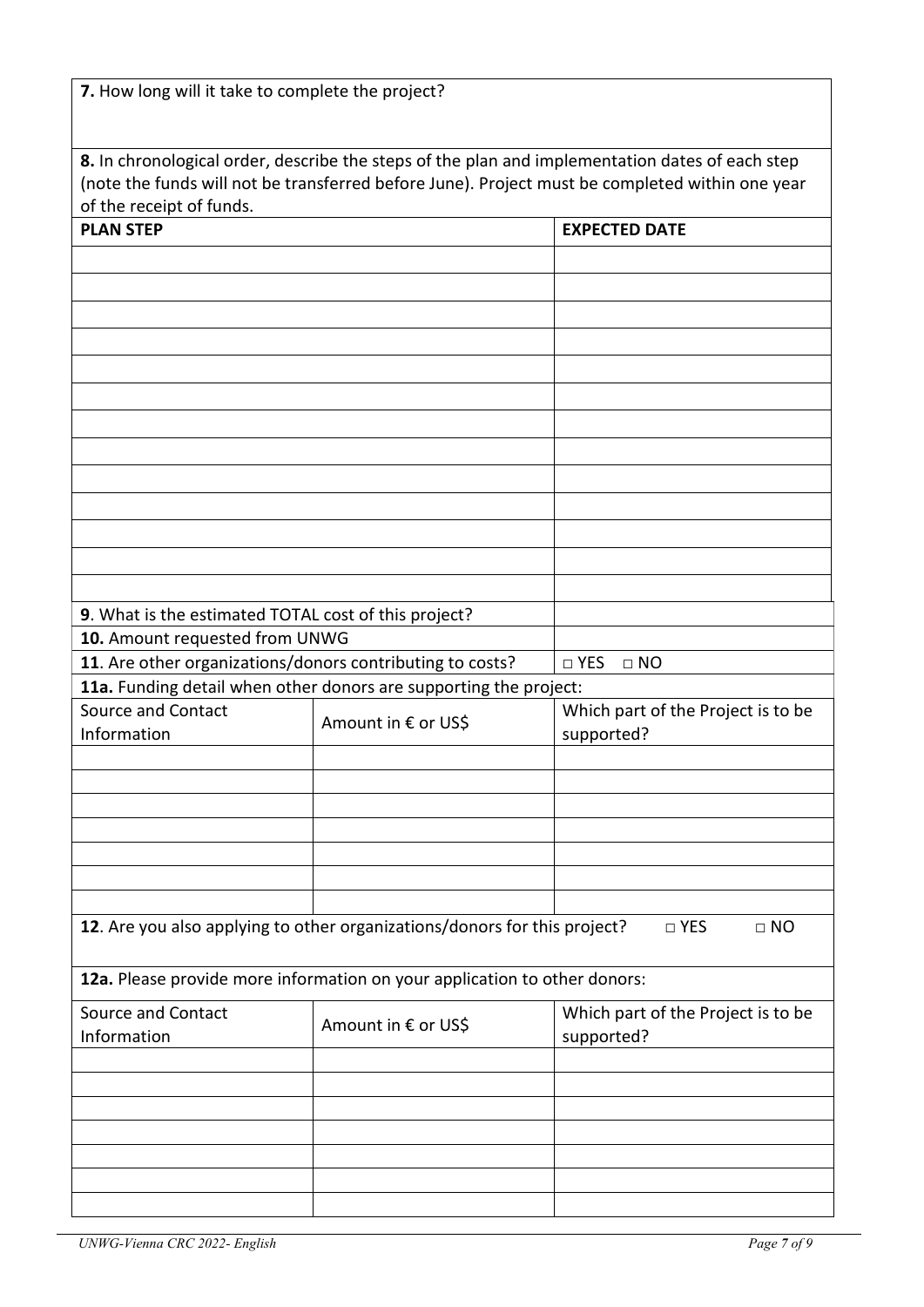## **13**. ITEMS to be funded by UNWG**:**  Please list items to be funded using the UNWG funds and the approximate cost of each item. Where possible, please enclose documents supporting the costs and/or cost estimates from suppliers.

| <b>ITEM</b>                               | <b>COST</b> (in Euro or<br><b>US dollars)</b>      | Cost in local<br>currency |
|-------------------------------------------|----------------------------------------------------|---------------------------|
| Example: 3 children's desks @ €50.00 each | $\textcolor{red}{\epsilon}\textcolor{red}{150.00}$ |                           |
|                                           |                                                    |                           |
|                                           |                                                    |                           |
|                                           |                                                    |                           |
|                                           |                                                    |                           |
|                                           |                                                    |                           |
|                                           |                                                    |                           |
|                                           |                                                    |                           |
|                                           |                                                    |                           |
|                                           |                                                    |                           |
|                                           |                                                    |                           |
|                                           |                                                    |                           |
|                                           |                                                    |                           |
|                                           |                                                    |                           |
|                                           |                                                    |                           |
|                                           |                                                    |                           |
|                                           |                                                    |                           |
|                                           |                                                    |                           |
|                                           |                                                    |                           |
|                                           |                                                    |                           |
|                                           |                                                    |                           |
|                                           |                                                    |                           |
|                                           |                                                    |                           |
|                                           |                                                    |                           |
|                                           |                                                    |                           |
|                                           |                                                    |                           |
| <b>Total Cost of Items</b>                |                                                    |                           |
| Total cost to be paid for by UNWG         |                                                    |                           |